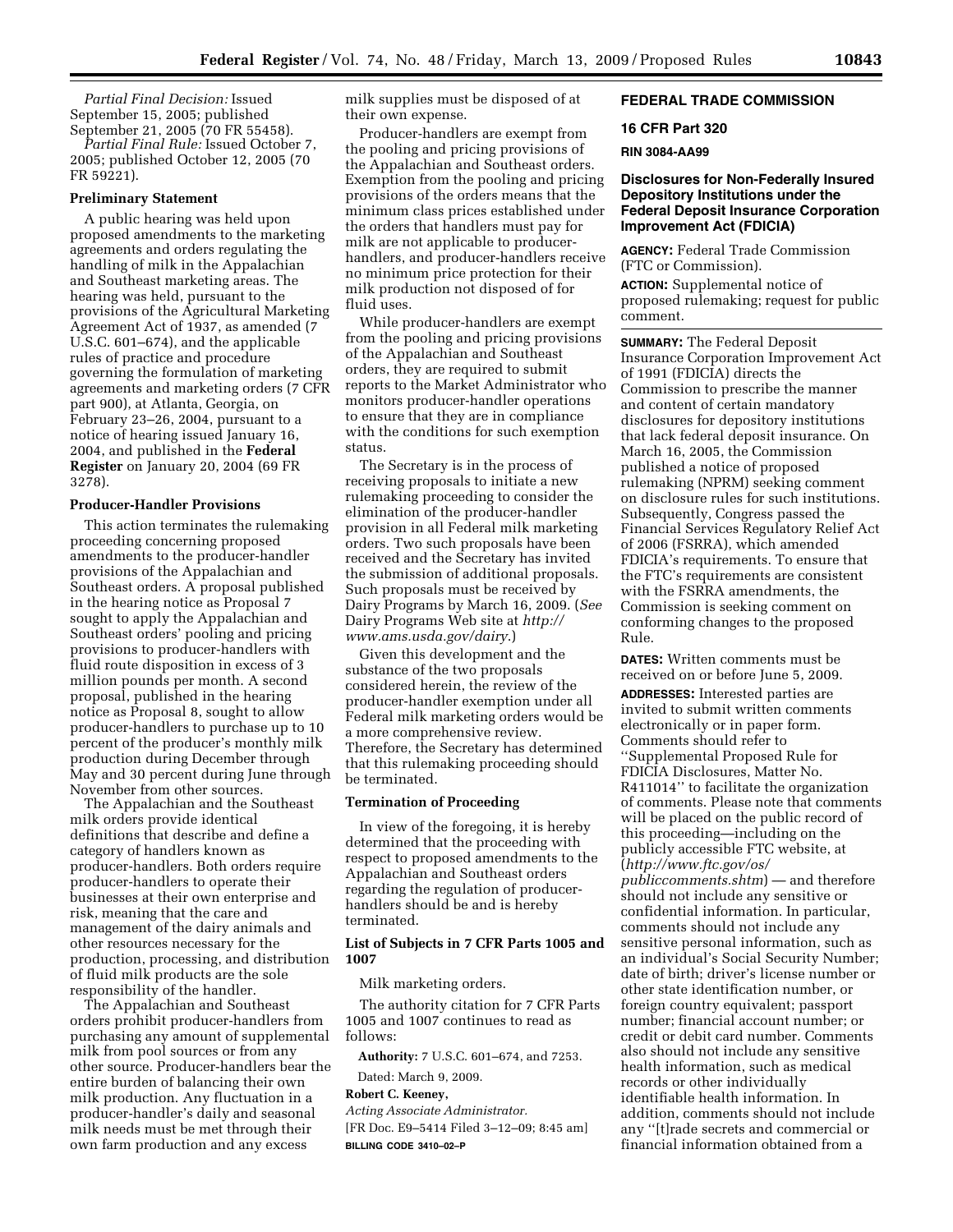person and privileged or confidential . . .,'' as provided in Section 6(f) of the FTC Act, 15 U.S.C. 46(f), and Commission Rule 4.10(a)(2), 16 CFR 4.10(a)(2). Comments containing material for which confidential treatment is requested must be filed in paper form, must be clearly labeled ''Confidential,'' and must comply with FTC Rule 4.9(c).1

Because paper mail addressed to the FTC is subject to delay due to heightened security screening, please consider submitting your comments in electronic form. Comments filed in electronic form should be submitted by using the following weblink: (*https:// secure.commentworks.com/ftcfdiciasupp*) (and following the instructions on the web-based form). To ensure that the Commission considers an electronic comment, you must file it on the web-based form at the weblink (*https://secure.commentworks.com/ftcfdiciasupp*). If this Notice appears at (*http://www.regulations.gov/search/ index.jsp*), you may also file an electronic comment through that website. The Commission will consider all comments that regulations.gov forwards to it. You may also visit the FTC website at *http://www.ftc.gov* to read the Notice and the news release describing it.

A comment filed in paper form should include the ''Supplemental Proposed Rule for FDICIA Disclosures, Matter No. R411014'' reference both in the text and on the envelope, and should be mailed or delivered to the following address: Federal Trade Commission, Office of the Secretary, Room H-135 (Annex A), 600 Pennsylvania Avenue, N.W., Washington, D.C. 20580. The FTC is requesting that any comment filed in paper form be sent by courier or overnight service, if possible, because U.S. postal mail in the Washington area and at the Commission is subject to delay due to heightened security precautions.

The FTC Act and other laws the Commission administers permit the collection of public comments to consider and use in this proceeding as appropriate. The Commission will consider all timely and responsive public comments that it receives, whether filed in paper or electronic

form. Comments received will be available to the public on the FTC website, to the extent practicable, at (*http://www.ftc.gov/os/ publiccomments.shtm*). As a matter of discretion, the Commission makes every effort to remove home contact information for individuals from the public comments it receives before placing those comments on the FTC website. More information, including routine uses permitted by the Privacy Act, may be found in the FTC's privacy policy, at (*http://www.ftc.gov/ftc/ privacy.shtm*).

### **FOR FURTHER INFORMATION CONTACT:**

Hampton Newsome, (202) 326-2889, Attorney, Division of Enforcement, Bureau of Consumer Protection, Federal Trade Commission, 600 Pennsylvania Avenue, N.W., Washington, D.C. 20580.

# **SUPPLEMENTARY INFORMATION:**

## **I. Background**

In 1991, as part of the Federal Deposit Insurance Corporation Improvement Act (FDICIA), Congress directed the Commission to prescribe certain disclosures for depository institutions lacking federal deposit insurance. Although FDICIA was enacted in 1991, Congress prohibited the FTC from spending resources on FDICIA's disclosure requirements until 2003. After Congress lifted that ban, the Commission published proposed disclosures consistent with FDICIA's statutory directives (70 FR 12823 (March 16, 2005)). In response, many commenters raised concerns with the proposal.2 Thereafter, Congress passed the Financial Services Regulatory Relief Act of 2006 (FSRRA) (Pub. L. 109-351) amending FDICIA. The FSRRA amendments addressed almost all of the concerns raised by commenters with the FTC's proposed Rule.

While the FSRRA amendments contained some modifications to the requirements, they did not alter significantly the basic statutory obligations for affected institutions. It is important to note that FDICIA's disclosure requirements apply regardless of the status of FTC's regulations in this area. Accordingly, institutions lacking federal deposit insurance must comply with the law's disclosure requirements now.

To conform with the FSRRA amendments, the Commission now publishes revised proposed Rule provisions. Section II of this Notice describes these proposed provisions in detail. Before addressing the FTC's

proposed Rule provisions, the following discussion provides background about federal deposit insurance, institutions that lack such insurance, statutory disclosure requirements for such institutions, the FTC's role in this area, and the changes to the law effected by the FSRRA amendments.

Under existing law, all federallychartered and most state-chartered depository institutions must have federal deposit insurance. Federal deposit insurance funds currently guarantee all deposits at federally insured institutions up to and including \$250,000 per depositor.3 Federally insured banks and credit unions must display signs disclosing this guarantee at each station or window where insured deposits are normally received in the depository institution's principal place of business and in all its branches.4

Although the vast majority of depository institutions have federal deposit insurance, there are some exceptions. For example, the Puerto Rican government provides deposit insurance for non-federal credit unions located in Puerto Rico. In addition, approximately 200 state-chartered credit unions in approximately eight states do not have federal deposit insurance, and seek to protect their customers through private deposit insurance.5

In response to incidents affecting the safety of deposits at certain financial institutions lacking federal deposit insurance, Congress amended the Federal Deposit Insurance Act (FDIA) in 1991 adding Section 43 (12 U.S.C. 1831t), which imposes several requirements on non-federally insured institutions<sup>6</sup> and private deposit

4 *See* 12 CFR Part 328 and 12 CFR Part 740. 5 According to the U.S. Government Accountability Office (GAO), eight states have credit unions that purchase private deposit insurance in lieu of federal insurance. Other states either require federal insurance or allow private insurance but do not have any privately insured credit unions. GAO also identified two institutions that have no federal or private insurance. ''Federal Deposit Insurance Act: FTC Best Among Candidates to Enforce Consumer Protection Provisions,'' GAO-03-971 (Aug. 2003), 6-7. In addition, the Commission understands that there are a small number of state banks and savings associations that do not have federal deposit insurance.

6 ''Depository institutions'' lacking federal insurance include credit unions, banks, and savings associations that are not either: a) insured depository institutions as defined under the FDIA; or b) insured credit unions as defined in Section 101 of the Federal Credit Union Act (FCUA) (12 U.S.C. 1752). The FDIA defines ''insured depository

<sup>1</sup> FTC Rule 4.2(d), 16 CFR 4.2(d). The comment must be accompanied by an explicit request for confidential treatment, including the factual and legal basis for the request, and must identify the specific portions of the comment to be withheld from the public record. The request will be granted or denied by the Commission's General Counsel, consistent with applicable law and the public interest. *See* FTC Rule 4.9(c), 16 CFR 4.9(c).

<sup>2</sup> *See* (*http://www.ftc.gov/os/comments/FDICIA/ index.shtm*).

<sup>3</sup> On October 3, 2008, the enactment of the Emergency Economic Stabilization Act of 2008 temporarily raised the basic limit on federal deposit insurance coverage from \$100,000 to \$250,000 per depositor. The legislation provides that the basic deposit insurance limit will return to \$100,000 after December 31, 2009.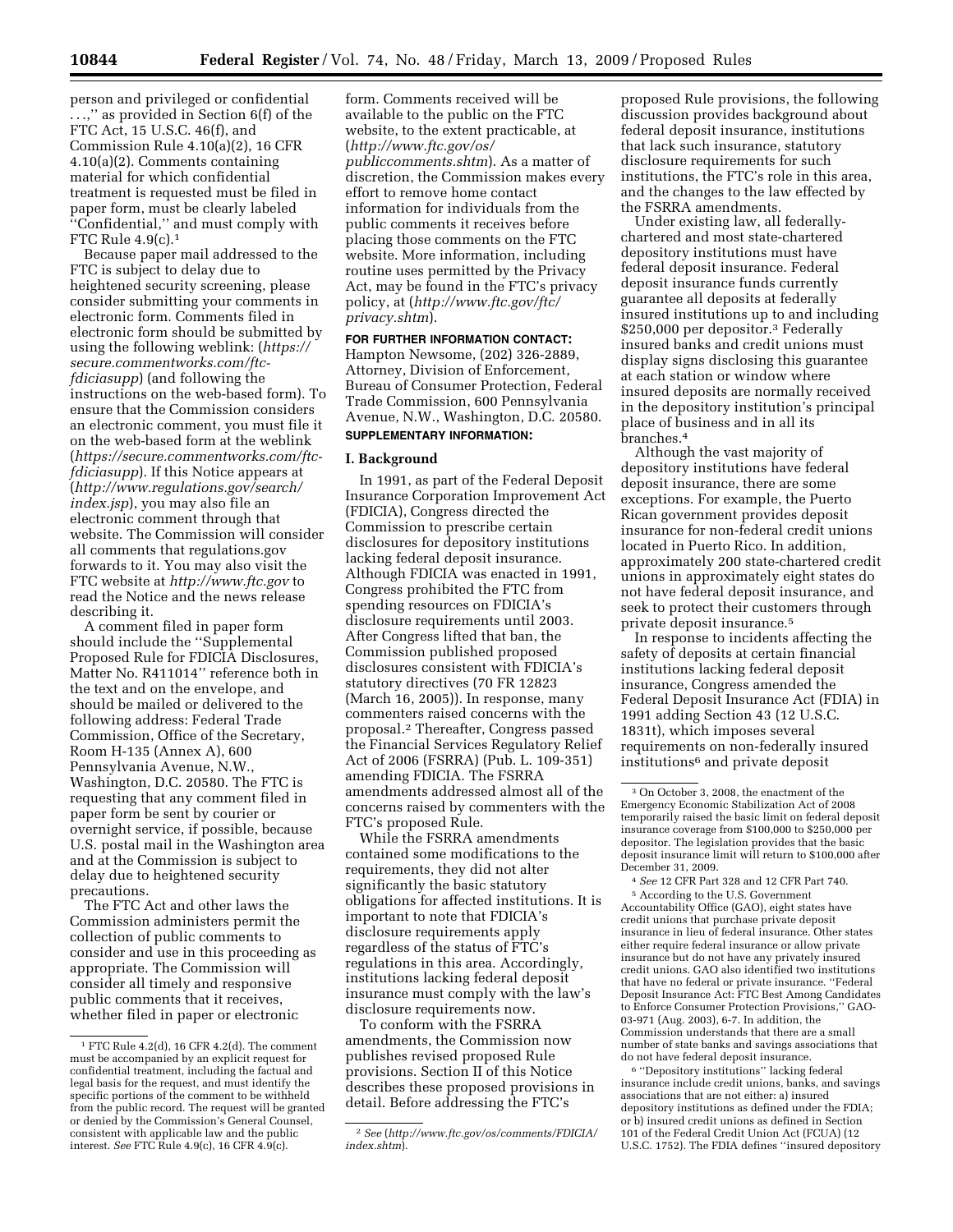insurers.7 In general, Section 43(b), as amended by FSRRA, mandates that depository institutions lacking federal deposit insurance provide certain disclosures to consumers.<sup>8</sup> Specifically, in all periodic statements, signature cards, passbooks, and share certificates, the institution must disclose that it does not have federal deposit insurance and that, if the institution fails, the federal government does not guarantee that depositors will get their money back (hereinafter ''required long disclosure''). Moreover, in most advertising and at deposit windows, principal places of business, and branches, the institution must disclose that it is not federally insured (hereinafter ''required short disclosure'').9

For many years after FDICIA's passage, Congress prohibited the Commission from using FTC resources to enforce the law's requirements. In 2003, Congress lifted this prohibition for certain provisions of FDICIA, including the disclosure provisions of Section 43.10 Subsequently, the Commission published an NPRM seeking comments on its proposed implementation of Section 43 (70 FR 12823 (March 16, 2005)). In response, the Commission received numerous comments raising serious concerns with the proposal, and, therefore, indirectly with Section 43. In October 2006, Congress substantially addressed these concerns by amending Section 43 as part of FSRRA. These new amendments rendered significant

7 Congress passed these amendments as part of FDICIA. *See* Pub. L. No. 102-242, 105 Stat. 2236 (1991) (Section 151 of FDICIA, Subtitle F of Title 1, S. 543). Section 43 was initially designated as Section 40 of the FDIA. *See also* S. Rep. No. 167, 102 Cong., 1st Sess., at 61 (1992).

8 The definition of ''depository institution'' in Section 43(f)(2) also includes any entity that, as determined by the FTC, engages in the business of receiving deposits and could reasonably be mistaken for a depository institution by the entity's current or prospective customers (*i.e.*, ''look-alike'' institutions). The Commission has not identified any ''look-alike'' institutions to date and does not plan to address the issue in this proceeding. If, in the future, the Commission or commenters identify ''look-alike'' institutions of concern that are not subject to existing legal requirements, the FTC may consider whether to develop requirements for such entities.

<sup>9</sup> 12 U.S.C. 1831t(b).

portions of the Commission's proposed Rule obsolete.

Accordingly, the Commission now proposes modifications to its proposed Rule and seeks comments on these changes. The FSRRA amendments did not alter the basic content of the required disclosures. Section 43 continues to require depository institutions lacking federal deposit insurance affirmatively to disclose that fact to their depositors or members. (12 U.S.C. 1831t(b)). The FSRRA amendments did, however, amend the law to: (1) significantly alter Section 43(b)(3) (12 U.S.C. 1831t(b)(3)), which requires institutions to obtain signed acknowledgments from depositors related to the lack of federal deposit insurance; (2) establish specific exemptions to the advertising disclosure requirements; (3) modify the requirements for disclosures on periodic statements and account records and at depository locations; and (4) limit some of the FTC's authority under the law and provide state regulators with specific enforcement authority. These four changes are discussed in detail as follows.

First, the FSRRA amendments significantly change the signed acknowledgement requirements of the law, an issue of concern to many commenters. Specifically, the amendments allow institutions under certain circumstances to provide notice to depositors in lieu of obtaining signed acknowledgments.11 For example, the law previously required institutions to obtain signed acknowledgments from all customers who became depositors after 1994. Under the amended law, institutions must obtain signed acknowledgments from anyone who becomes a depositor after the effective date of FSRRA (October 13, 2006), except for those who become depositors through the conversion of a federally insured institution to a non-federally insured institution or through the merger of a federally insured institution with a non-federally insured institution. For depositors obtained through a conversion or merger after October 13, 2006, the institution may obtain the depositor's signed acknowledgement, or make an attempt to obtain such an acknowledgment, by sending the consumer a card with the required long disclosure, a signature line, and instructions for returning the card to the institution. For current depositors (*i.e.*, those who became depositors before

October 13, 2006 and have not submitted an acknowledgement), the institution either must obtain a signed acknowledgement, or make two attempts to obtain such a signed acknowledgement, by transmitting the above described card to the depositor.

Second, the FSRRA amendments contain specific exemptions to the law's disclosure requirements for advertising. In particular, the required short disclosure (that the institution is not federally insured) need not appear in any ''sign, document, or other item that contains the name of the depository institution, its logo, or its contact information, but only if the sign, document, or item does not include any information about the institution's products or services or information otherwise promoting the institution.'' The law also exempts from the disclosure requirement ''[s]mall utilitarian items [*e.g.*, common pens and key chains] that do not mention deposit products or insurance if inclusion of the notice would be impractical.'' (12 U.S.C. 1831t(b)(2)(B)).

Third, the FSRRA amendments alter the disclosure requirements for periodic statements, account records, and depository locations. Before the amendments, Section 43(b)(1) required the long disclosure on ''all periodic statements of account, on each signature card, and on each passbook, certificate of deposit, or similar instrument evidencing a deposit.'' The amended provision eliminates the reference to ''similar instrument evidencing a deposit'' and replaces it with ''share certificate.'' In addition, before the FSRRA amendments, the statute required such notices ''at each place where deposits are normally received.'' The FSRRA amendments changed the law to require affected institutions to clearly and conspicuously disclose that the institution is not federally insured ''at each station or window place where deposits are normally received, its principal place of business and all its branches where it accepts deposits or opens accounts (excluding automated teller machines or point of sale terminals), and on its main Internet page . . . .'' (12 U.S.C. 1831t(b)(2)(A)).

Finally, the FSRRA amendments eliminate the ''shut-down'' provision of the law12 and limit the FTC's authority

institution'' as any bank or savings association the deposits of which are insured by the FDIC pursuant to this chapter (12 U.S.C. 1813(c)). The FCUA defines ''insured credit union'' to mean ''any credit union the member accounts of which are insured by the National Credit Union Administration.'' (12 U.S.C. 1752).

<sup>10</sup> Making Appropriations for Agriculture, Rural Development, Food and Drug Administration, and Related Agencies, for the Fiscal Year Ending September 30, 2004, and for Other Purposes, H.R. Conf. Rep. No. 108-401, Cong., 1st Sess., at 88 (2003).

<sup>&</sup>lt;sup>11</sup> The acknowledgments and notices must indicate that the institution is not federally insured and that the federal government does not guarantee that depositors will recover their money if the institution fails (*see* Section 43(b)(3)).

<sup>12</sup> The ''shut-down'' provision, formerly Section 43(e), prohibited depository institutions lacking federal deposit insurance from using the mails or other instrumentalities of interstate commerce to facilitate depository activities unless the appropriate state supervisor had determined that the institution met eligibility requirements for such insurance.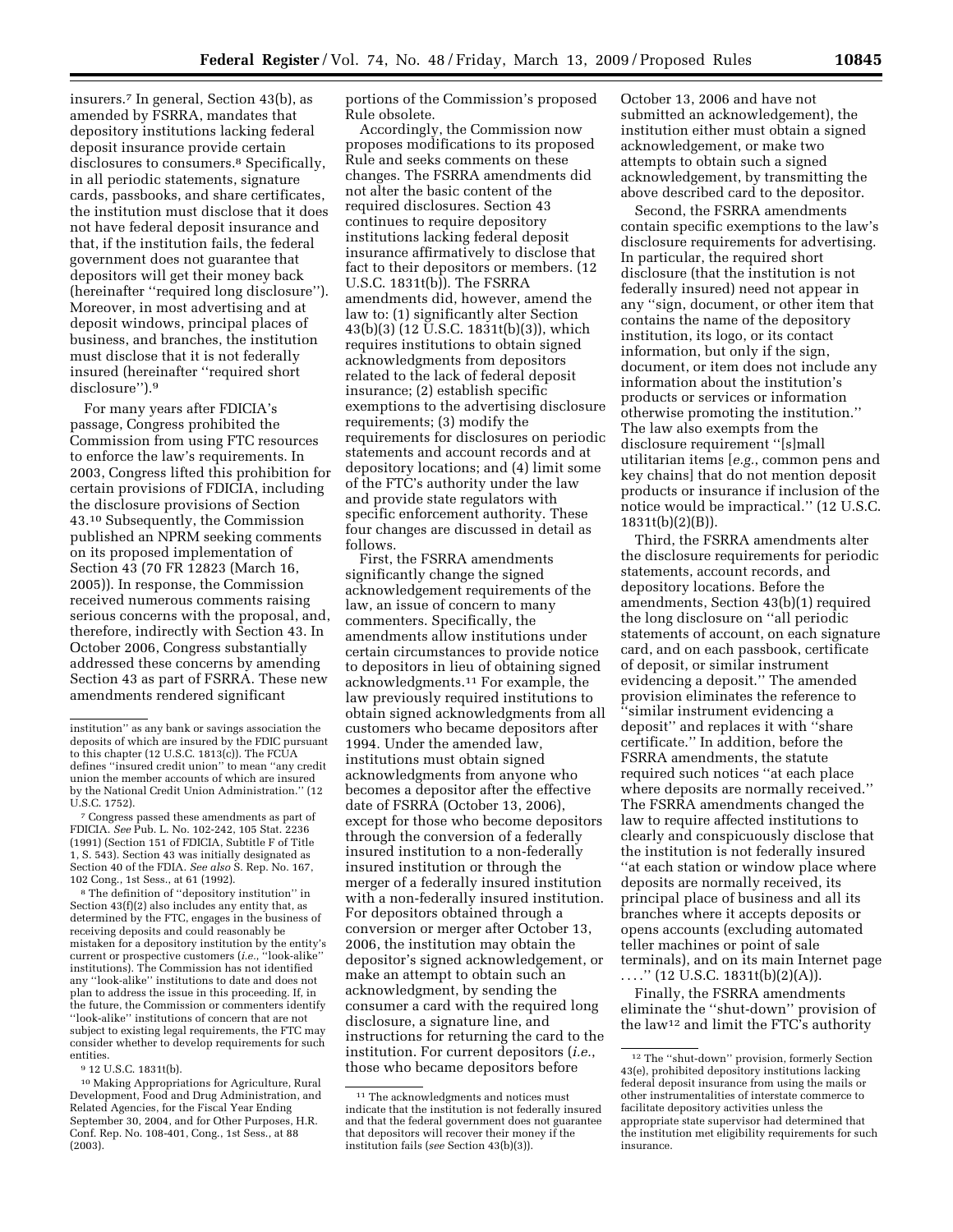to the promulgation of regulations and the enforcement of the law's disclosure requirements (12 U.S.C. 1831t(b), (c), & (e)). The amendments also provide state regulators with broad authority to enforce all provisions of Section 43, as amended (*see* 13 U.S.C. 1831(f)(2)).

## **II. Proposed Amendments and Comment Analysis**

The disclosure requirements in Section 43, as amended by FSRRA, currently apply to covered institutions. As directed by Section 43,13 however, the Commission plans to issue regulations that track those statutory disclosure requirements. As part of that effort and to conform the proposed Rule to the FSRRA amendments, we seek comment on changes to the proposed Rule published on March 16, 2005 (70 FR 12823).14 Specifically, the changes address disclosure requirements for periodic statements and account records, advertising, and locations that receive deposits; signed acknowledgment requirements; and an exception to these requirements for certain depository institutions. Three sections of the revised proposed Rule simply adopt FSRRA's new provisions relating to signed acknowledgments (Section 320.5); the specific advertising disclosure exemptions (Section 320.4); and the disclosure requirements applicable to periodic statements and account records and depository locations (Sections 320.3 and 320.4).15 There are, however, a few rule revisions that require further explanation, specifically, which depository locations are covered by the Rule, the proposed exceptions for institutions not receiving retail deposits, and the format and size requirements for disclosures.

## *A. Depository Locations - ATMs, Service Centers, and Shared Facilities*

*Issue and Comments*: The Commission's 2005 proposed Rule would have required disclosures regarding the lack of federal deposit insurance at each location ''where the depository institution's account funds or deposits are normally received including, but not limited to, its principal place of business, its branches, its automated teller machines, and credit union centers, service centers, or branches servicing more than one credit

union or institution.'' Many credit unions commented that the disclosures should not be required at shared facilities and service centers. They explained that, among other things, postings required by the National Credit Union Administration (NCUA) alert consumers that some participating institutions are federally insured and that others are not (presumably because the absence of NCUA postings for a particular institution will imply that the institution lacks federal insurance).16 Additionally, American Share Insurance (ASI) (#146)) suggested that the FTC may not have jurisdiction over the shared facilities because some of these facilities are housed in federally insured institutions and are not owned or operated by the privately insured institutions subject to FDICIA's disclosure requirements. On the other hand, some comments<sup>17</sup> urged the Commission to require signage at shared branch locations disclosing the names of all non-federally insured institutions operating on the premises. Finally, the American Bankers Association (#2) urged the FTC to adopt the definition of service facility in NCUA's regulations, presumably to provide consistency in the application of the disclosure requirements.18

*Discussion*: Pursuant to the FSRRA amendments, the revised proposed Rule (Section 320.4) would require covered depository institutions to place the short disclosure ''at each station or window where deposits are normally received, its principal place of business and all its branches where it accepts deposits or opens accounts (excluding automated teller machines or point of sale terminals), and on its main Internet page . . . .'' This proposed provision simply restates the language of Section 43, as amended. Accordingly, the revised proposed Rule would require disclosures at credit union centers and service centers to the extent they contain stations or windows ''where deposits are normally received.'' The statutory language does not give the FTC the flexibility to exempt such locations from the requirement to disclose that the institution is not federally insured. We do not expect that such a disclosure at shared facilities would cause confusion or contradict existing

disclosures required by the NCUA. To the contrary, it would appear the FDICIA disclosure, coupled with the NCUA disclosures, would help to clarify which participating institutions are federally insured and which are not. In addition, the fact that the shared facility itself may not be owned by the uninsured or privately insured institution or may not be subject to FTC jurisdiction does not control the ability of the institution itself to ensure that the disclosures are made. For example, depository institutions could arrange for the posting of the required disclosure through their contract with the shared facility.

### *B. Exceptions For Institutions Not Receiving Retail Deposits*

*Issue*: Section 43(d) of the FDIA (''Exceptions for institutions not receiving retail deposits'') provided the Commission with discretion to except certain institutions from the disclosure requirements, specifically, depository institutions that do not receive initial deposits of less than \$100,000 from individuals who are citizens or residents of the U.S. (other ''than money received in connection with any draft or similar instrument issued to transmit money''). The Commission's 2005 proposed Rule contained such an exception.19 In proposing the provision, the Commission reasoned that customers of institutions that handle only initial deposits of \$100,000 or more are sufficiently sophisticated that they do not need the same disclosures as other customers.

*Comments*: In response to the Commission's 2005 proposed Rule, the National Association of Federal Credit Unions (NAFCU) (#121) and the Greater Cincinnati Credit Union (#81) opposed the proposed exception. According to NAFCU, some customers with initial deposits over the standard maximum insurance amount at federal credit unions do not understand how their funds are insured. Also, NAFCU expressed concern that consumers making an initial deposit of more than \$100,000 at institutions covered by the exception may mistakenly assume that the first \$100,000 is federally insured. Conversely, the Navy Federal Credit Union (#83) supported the proposed exception.

Finally, the Comptroller of the Currency (OCC) (#201) urged the Commission to except from the disclosure requirements uninsured

<sup>13</sup> 12 U.S.C. 1831t(c) & (d). 14 The Commission does not propose to revise Sections 320.1 (Scope); 320.2 (Definitions); 320.6 (Exception for Certain Depository Institutions); and<br>320.7 (Enforcement) of the 2005 proposed Rule.

<sup>&</sup>lt;sup>15</sup> These particular FSRRA amendments, summarized in Section I of this Notice, and the revised proposed Rule provisions that relate to them, are straightforward and do not warrant additional discussion here.

<sup>16</sup> *See, e.g.*, California and Nevada Credit Union League (#128); Greater Cincinnati Credit Union (#81); and Elkhart County Bureau Credit Union (#123). *See* (*http://www.ftc.gov/os/comments/* 

<sup>&</sup>lt;sup>17</sup> North Shore Gas Credit Union (#105) and<br>America's Community Bankers (#130).

<sup>&</sup>lt;sup>18</sup> NCUA defines "service facility" as a place where shares are accepted for members' accounts, loan applications are accepted, or loans are disbursed. *See, e.g.*, 71 FR 36667 (June 28, 2006).

<sup>19</sup> *See* 70 FR 12823, 12825 (March 16, 2005). The statute indicates that the FTC should not consider ''money received in connection with any draft or similar instrument issued to transmit money'' to be a deposit for the purposes of this exemption.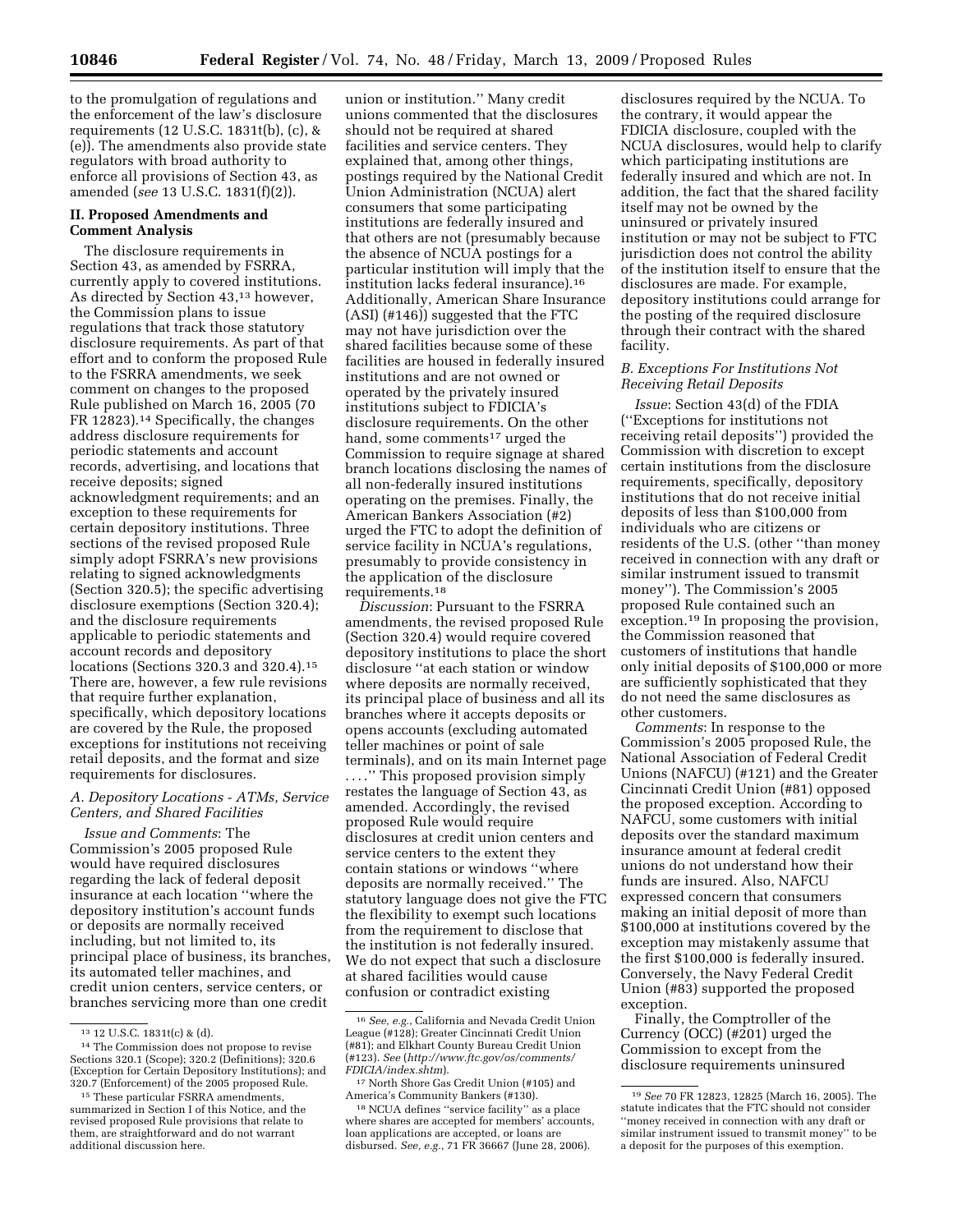federally-chartered branches of foreign banks in the U.S. and uninsured national trust banks. The OCC explained that the proposed disclosure requirements substantially overlap with existing FDIC and OCC disclosure regulations for Federal branches of foreign banks and that Congress ''evidenced no focused or express concern'' about such institutions.20

*Discussion*: In 2006, Congress amended the exception language in the statute by changing the threshold from ''\$100,000'' to ''an amount equal to the standard maximum deposit insurance amount.''21 The Commission's new proposal tracks the 2006 amendment and identifies the threshold as the ''standard maximum insurance amount.'' The proposed Rule also defines that term to mean the maximum amount of deposit insurance as determined under Section 11(a)(1) of the Federal Deposit Insurance Act (12 U.S.C. 1821(a)(1)). As discussed earlier, the threshold is currently set at \$250,000.

Because the few comments received were not in agreement on the exception issue, the Commission seeks further comment on whether such an exception is appropriate. Among other things, we are interested in information about whether persons who make deposits of more than the standard maximum deposit insurance amount understand the insurance coverage associated with their deposit.

With regard to OCC's concerns about Federal branches of foreign banks, we have identified no specific basis in the statute to except institutions that otherwise meet the definition of a depository institution ''lacking Federal deposit insurance'' as established by Congress in Section 43(e)(3) (12 U.S.C. 1831t(e)(3)) other than the non-retail deposit exception proposed at § 320.6.22

## *C. Format and Type Size Requirements*

*Issue and Discussion*: Consistent with the FSRRA amendments, Section 320.4(b) of the proposed Rule directs institutions to present the required disclosures ''in such format and in such type size and manner as to be simple and easy to understand.'' The Commission has considered proposing prescriptive requirements to implement this provision such as specific rules for disclosure location and font size. Given the likely variation in the types and sizes of advertisements, however, the development of useful, comprehensive, prescriptive requirements appears unworkable. In addition, prescriptive requirements would deny institutions the flexibility to make disclosures in the most effective and efficient way.23 Finally, prescriptive requirements could result in depository institutions incurring greater costs than necessary to make effective disclosures. Therefore, the Commission is not proposing prescriptive requirements related to the size and format of the required disclosures.

### **III. Invitation to Comment**

The Commission seeks comments on all aspects of the supplemental notice of proposed rulemaking. All comments should be filed as prescribed in the ''**ADDRESSES**'' section above, and must be received on or before June 5, 2009. In addition to the questions and requests for comment found throughout this Notice, we also ask that commenters address the following questions:

(1) What costs or burdens, or other impacts, do the proposed requirements create, and on whom? What evidence supports the asserted costs, burdens, or other impacts? Please submit any such evidence.

(2) What modifications, if any, consistent with current law, should the Commission make to the proposed requirements to increase their benefits to consumers?

(a) What evidence supports your proposed modifications? Please submit any such evidence.

(b) How would these modifications affect the costs and benefits of the proposed requirements for consumers?

(c) How would these modifications affect the costs and benefits of the proposed requirements for businesses, and in particular, small businesses?

(3) What modifications, if any, should be made to the proposed requirements to decrease their burdens on businesses?

(a) What evidence supports your proposed modifications? Please submit any such evidence.

(b) How would these modifications affect the costs and benefits of the proposed requirements for consumers?

(c) How would these modifications affect the costs and benefits of the proposed requirements for businesses, and in particular, small businesses?

### **IV. Paperwork Reduction Act**

The proposed disclosures and written acknowledgment statements do not constitute a ''collection of information'' under the Paperwork Reduction Act of 1995 (44 U.S.C. 3501-3520) because they are a ''public disclosure of information originally supplied by the government to the recipient for the purpose of disclosure to the public'' as indicated in Office of Management and Budget regulations.24

### **V. Regulatory Flexibility Act**

For information regarding the Commission's Initial Regulatory Flexibility Analysis (IRFA) prepared pursuant to the Regulatory Flexibility Act (RFA), 5 U.S.C. 601-612, commenters should refer to the Commission's March 16, 2005 NPRM (70 FR 12823).

### **VI. Communications by Outside Parties to Commissioners or Their Advisors**

Written communications and summaries or transcripts of oral communications respecting the merits of this proceeding from any outside party to any Commissioner or Commissioner's advisor will be placed on the public record. *See* 16 CFR  $1.26(b)(4)$ .

#### **VII. Proposed Rule Language**

#### **List of Subjects in 16 CFR Part 320**

Credit unions, Depository institutions, Federal Deposit Insurance Act, Federal Trade Commission Act, and Federal deposit insurance.

■ For the reasons stated in the preamble, the Federal Trade Commission proposes to add Part 320 to 16 CFR chapter I, subchapter C as set forth below:

## **PART 320—DISCLOSURE REQUIREMENTS FOR DEPOSITORY INSTITUTIONS LACKING FEDERAL DEPOSIT INSURANCE**

320.1 Scope

Disclosures in periodic statements and account records

<sup>20</sup> OCC also indicated that national trust banks do not meet the definition of depository institution in the proposed Rule because they do not ''receive or hold'' deposits and that such institutions would fall under the FTC's proposed exceptions for certain depository institutions that do not receive initial<br>deposits of less than \$100,000.

 $21$  Public Law  $109-173$  (Feb. 26, 2006). The statute now reads: ''The Federal Trade Commission may, by regulation or order, make exceptions to subsection (b) of this section for any depository institution that, within the United States, does not receive initial deposits of less than an amount equal to the standard maximum deposit insurance amount from individuals who are citizens or residents of the United States, other than money received in connection with any draft or similar instrument issued to transmit money.'' 12 U.S.C.

<sup>&</sup>lt;sup>22</sup> Based on information provided by OCC in its comment, uninsured national trust banks would not have to follow the disclosure requirements because they fall under the FTC's proposed exception (*i.e.*, they ''do not receive initial deposits of less than the standard maximum deposit insurance amount'').

<sup>23</sup> For general guidance on clear and conspicuous disclosures, *see, e.g.*, ''Dot Com Disclosures: Information about Online Advertising,'' Federal Trade Commission, (*http://www.ftc.gov/bcp/ conline/pubs/buspubs/dotcom/*). 24 5 CFR 1320.3(c)(2).

<sup>320.2</sup> Definitions<br>320.3 Disclosures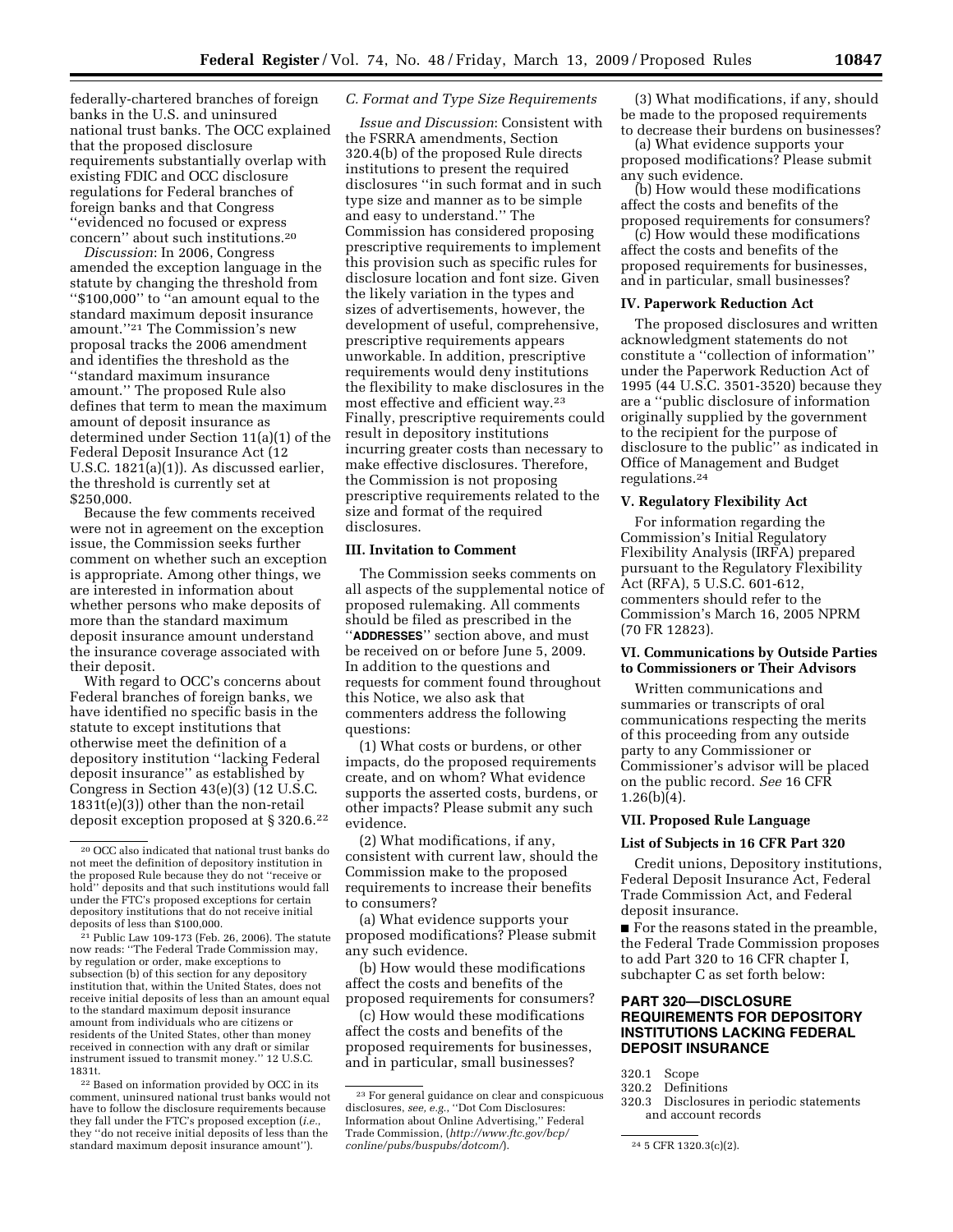- 320.4 Disclosures in advertising and on the premises
- 320.5 Disclosure acknowledgment
- 320.6 Exception for certain depository institutions
- 320.7 Enforcement

**Authority:** 12 U.S.C. 1831t; 15 U.S.C. 41 *et seq.* 

#### **§ 320.1 Scope.**

This part applies to all depository institutions lacking federal deposit insurance. It requires the disclosure of certain insurance-related information in periodic statements, account records, locations where deposits are normally received, and advertising. This part also requires such depository institutions to obtain a written acknowledgment from depositors regarding the institution's lack of federal deposit insurance.

#### **§ 320.2 Definitions.**

(a) *Lacking federal deposit insurance*  means the depository institution is not an insured depository institution as defined in 12 U.S.C. 1813(c)(2), or is not an insured credit union as defined in Section 101 of the Federal Credit Union Act, 12 U.S.C. 1752.

(b) *Depository institution* means any bank or savings association as defined under 12 U.S.C. 1813, or any credit union organized and operated according to the laws of any State, the District of Columbia, the several territories and possessions of the United States, the Panama Canal Zone, or the Commonwealth of Puerto Rico, which laws provide for the organization of credit unions similar in principle and objectives to federal credit unions.

(c) *Standard maximum deposit insurance amount* means the maximum amount of deposit insurance as determined under Section 11(a)(1) of the Federal Deposit Insurance Act (12 U.S.C. § 1821(a)(1)).

## **§ 320.3 Disclosures in periodic statements and account records.**

Depository institutions lacking federal deposit insurance must include in all periodic statements of account, on each signature card, and on each passbook, certificate of deposit, or share certificate a notice disclosing clearly and conspicuously that the institution is not federally insured, and that if the institution fails, the Federal Government does not guarantee that depositors will get back their money. For example, a notice would comply with the requirement if it conspicuously stated the following: ''[Institution's name] is not federally insured. If it fails, the Federal Government does not guarantee that you will get your money back.'' The disclosures required by this section must be clear and conspicuous

and presented in such format and in such type size and manner as to be simple and easy to understand.

#### **§ 320.4 Disclosures in advertising and on the premises.**

(a) *Required Disclosures*. Depository institutions lacking federal deposit insurance must include clearly and conspicuously a notice disclosing that the institution is not federally insured:

(1) At each station or window where deposits are normally received, its principal place of business and all its branches where it accepts deposits or opens accounts (excluding automated teller machines or point of sale terminals), and on its main Internet page; and

(2) In all advertisements except as provided in subsection (c).

(b) *Format and Type Size*. The disclosures required by this section must be clear and conspicuous and presented in such format and in such type size and manner as to be simple and easy to understand.

(c) *Exceptions*. The following need not include a notice that the institution is not federally insured:

(1) Any sign, document, or other item that contains the name of the depository institution, its logo, or its contact information, but only if the sign, document, or item does not include any information about the institution's products or services or information otherwise promoting the institution; and

(2) Small utilitarian items that do not mention deposit products or insurance if inclusion of the notice would be impractical.

## **§ 320.5 Disclosure acknowledgment.**

(a) *New Depositors Obtained Other Than Through a Conversion or Merger*. With respect to any depositor who was not a depositor at the depository institution before October 13, 2006, and who is not a depositor as described in paragraph (b) of this section, any depository institution lacking federal deposit insurance may receive any deposit for the account of such depositor only if the institution has obtained the depositor's signed written acknowledgement that:

(1) The institution is not federally insured; and

(2) If the institution fails, the Federal Government does not guarantee that the depositor will get back the depositor's money.

(b) *New Depositors Obtained Through a Conversion or Merger*. With respect to a depositor at a federally insured depository institution that converts to, or merges into, a depository institution lacking federal insurance after October

13, 2006, any depository institution lacking federal deposit insurance may receive any deposit for the account of such depositor only if:

(1) The institution has obtained the depositor's signed written acknowledgement described in paragraph (a) of this section; or

(2) The institution makes an attempt, sent by mail no later than 45 days after the effective date of the conversion or merger, to obtain the acknowledgment. In making such an attempt, the institution must transmit to each depositor who has not signed and returned a written acknowledgement described in paragraph (a) of this section:

(i) A conspicuous card containing the information described in paragraphs  $(a)(1)$  and  $(a)(2)$  of this section, and a line for the signature of the depositor; and

(ii) Accompanying materials requesting the depositor to sign the card, and return the signed card to the institution.

(c) *Current Depositors*. Any depository institution lacking federal deposit insurance may receive any deposit after October 13, 2006 for the account of any depositor who was a depositor on that date only if:

(1) The depositor has signed a written acknowledgement described in paragraph (a) of this section; or

(2) The institution has transmitted to each depositor who was a depositor before October 13, 2006, and has not signed a written acknowledgement described in paragraph (a) of this section:

(i) A conspicuous card containing the information described in paragraphs (a)(1) and (a)(2) of this section, and a line for the signature of the depositor; and

(ii) Accompanying materials requesting that the depositor sign the card, and return the signed card to the institution.

Note to paragraph (c): The institution must make the transmission described in paragraph (c)(2) of this section via mail not later than three months after October 13, 2006 and must make a second identical transmission via mail not less than 30 days, and not more than three months, after the first transmission to the depositor in accordance with paragraph (c)(2), if the institution has not, by the date of such mailing, received from the depositor a card referred to in paragraph (c)(1) of this section which has been signed by the depositor.

(d) *Format and Type Size*. The disclosures required by this section must be clear and conspicuous and